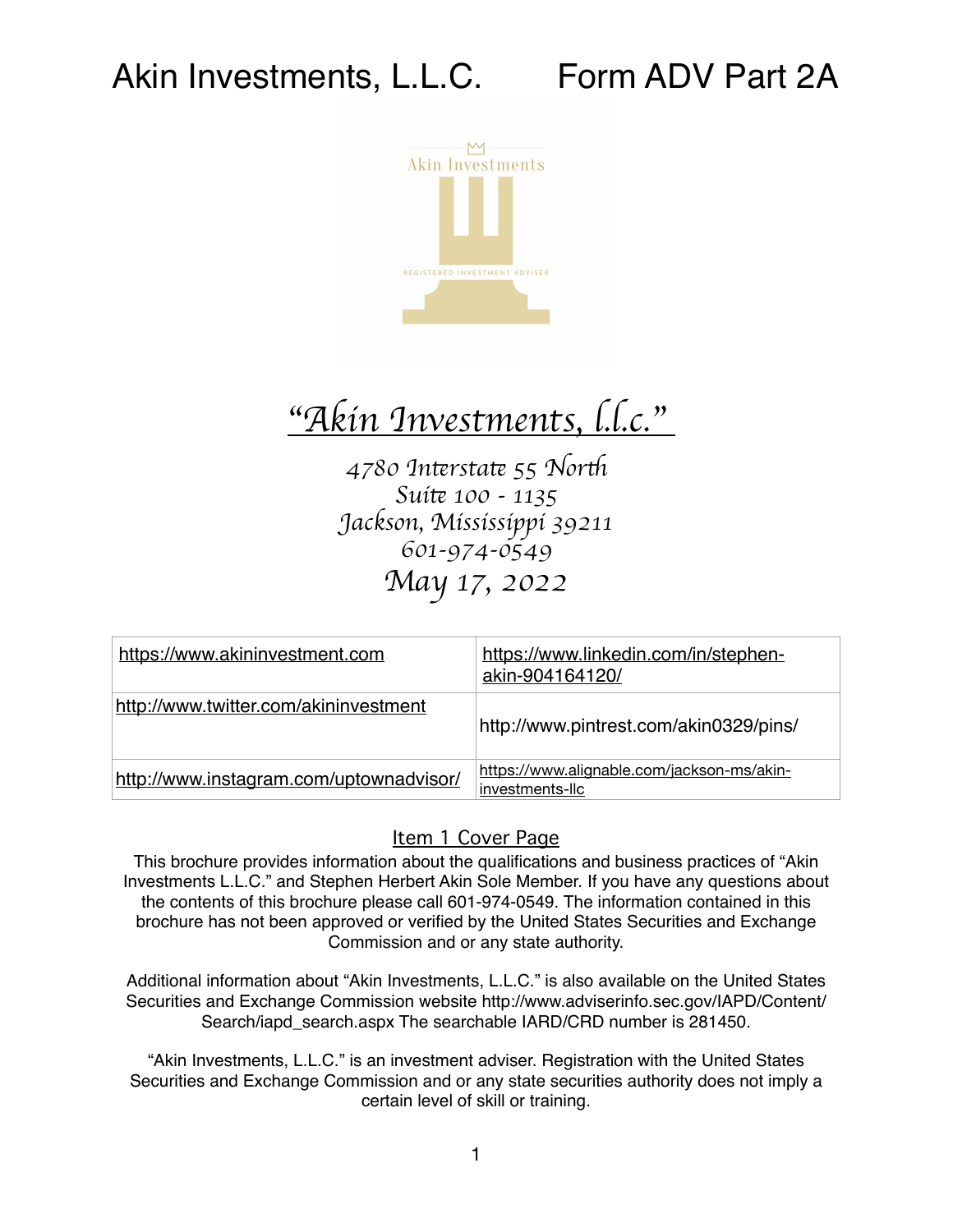### <span id="page-1-0"></span>Item 2 Material Changes

#### Revised portions of firm brochure and updated website links **Akin Investments, llc has relocated to 4780 Interstate 55 North, Suite 100 - 1135, Jackson, Mississippi 39211 601-974-0549**

## <span id="page-1-1"></span>Item 3 Table of Contents

| Item 1 Cover Page                                                                                     | $\mathbf 1$    |
|-------------------------------------------------------------------------------------------------------|----------------|
| Item 2 Material Changes                                                                               | $\overline{2}$ |
| Item 3 Table of Contents                                                                              | $\overline{2}$ |
| Item 4 Advisory Business                                                                              | 3              |
| Item 5 Fees & Compensation                                                                            | 5              |
| Item 6 Performance Based Fees & Side By Side Management                                               | $\overline{7}$ |
| Item 7 Types Of Clients                                                                               | $\overline{7}$ |
| Item 8 Methods Of Analysis, Investment Strategies & Risk Of Loss                                      | $\overline{7}$ |
| Item 9 Discipilinary Information                                                                      | 10             |
| Item 10 Other Financial Industry Activities & Affiliations                                            | 11             |
| Item 11 Code Of Ethics, Participation Or Interest In Client Transactions &<br><b>Personal Trading</b> | 11             |
| Item 12 Brokerage Practices                                                                           | 12             |
| Item 13 Review Of Accounts                                                                            | 13             |
| Item 14 Client Referrals & Other Compensation                                                         | 14             |
| Item 15 Custody                                                                                       | 14             |
| Item 16 Investment Discretion                                                                         | 14             |
| Item 17 Voting Securities                                                                             | 15             |
| Item 18 Financial Information                                                                         | 15             |
| Item 19 Requirements For State Registered Advisors                                                    | 15             |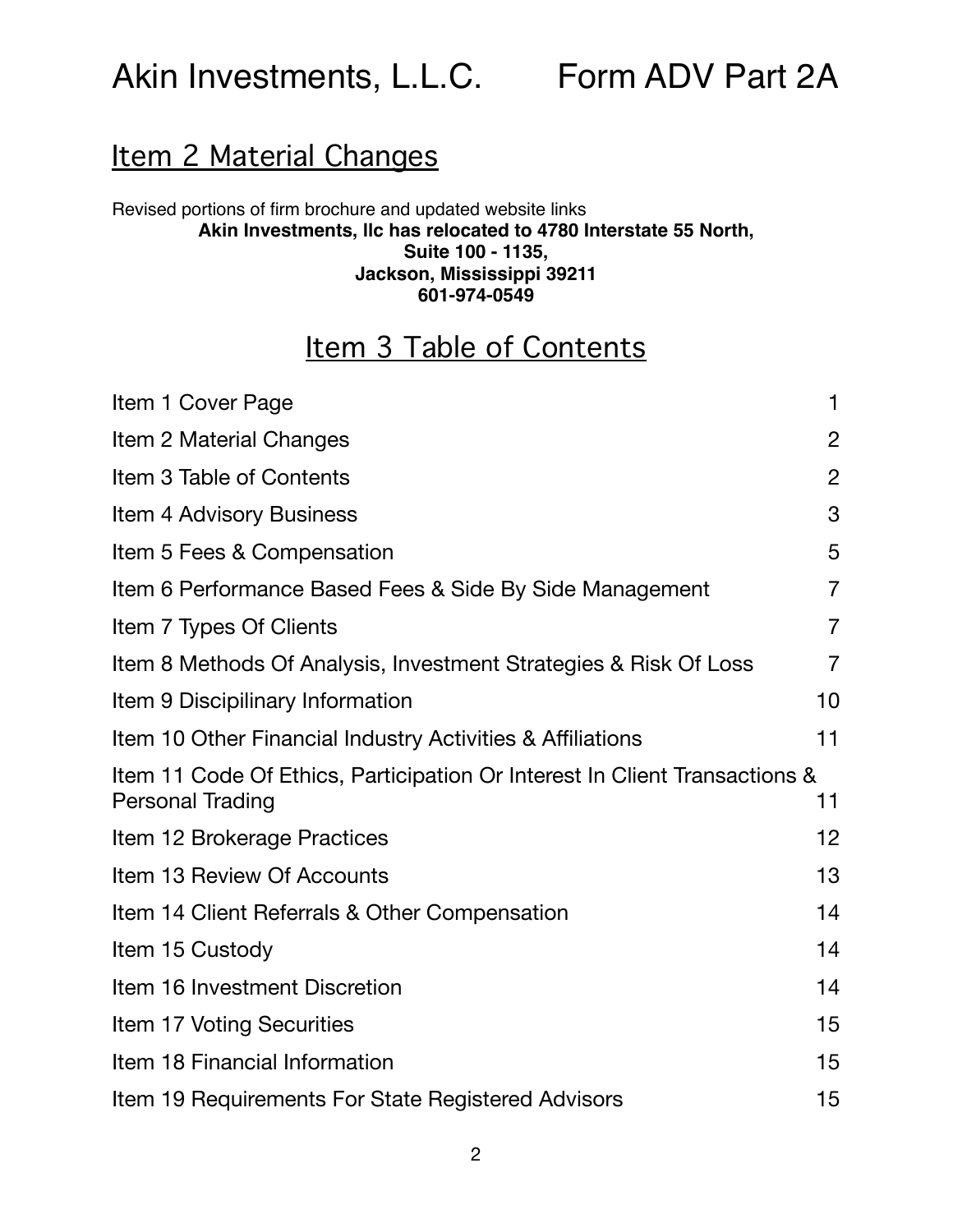### <span id="page-2-0"></span>Item 4 Advisory Business

Akin Investments, L.L.C." founded 2019, is an investment adviser based in Jackson, Mississippi. Stephen Herbert Akin, is the sole member and registered with the state of Mississippi and is subject to its rules and regulations.

The services offered are financial planning and investment council. This may also include on going portfolio management depending upon the specific individual needs of the client. We provide a simple fee based service where the clients needs come first.

Financial Planning services begin with a comprehensive, highly confidential gathering of the clients financial information. Through conversations, meetings and questionnaires the clients financial situation is then carefully considered. This process typically addresses the following areas:

Goal Setting Document a set of financial objectives based on each clients individual needs.

Investment Philosophy - Assist each client in understanding the basics of portfolio management. Provide a clear evaluation of their current financial condition and an analysis of their investments.

Risk Management Review - Evaluate the current risk exposure of a client including everything in their current portfolio. From the insurance coverage that they may have on their assets, i.e. home, automobile, life, etc. In addition try to inform them of the various forms of risk inherent with different investment products and asset classes.

Education and Retirement Funding - Identify and address each of the clients future funding requirements and develop a plan to achieve their goals.

Income Tax Review - In conjunction with the client's CPA, review income tax returns. Make tax planning recommendations.

Estate Planning Review - Examine each clients estate plan and confirm that it meets the stated goals and objectives of the family. Work closely with the client's attorney or accountant on any changes that may be required.

The information gathered in this process guides the creation of a written investment policy. This investment policy will serve as a guideline for all of the decisions and the implementation of the financial plan, or portfolio management recommendations. All recommendations are always approved in advance by the client.

*Investment recommendations are Non-discretionary.* A managed account will be reviewed on an ongoing basis and the investment portfolio monitored to reflect the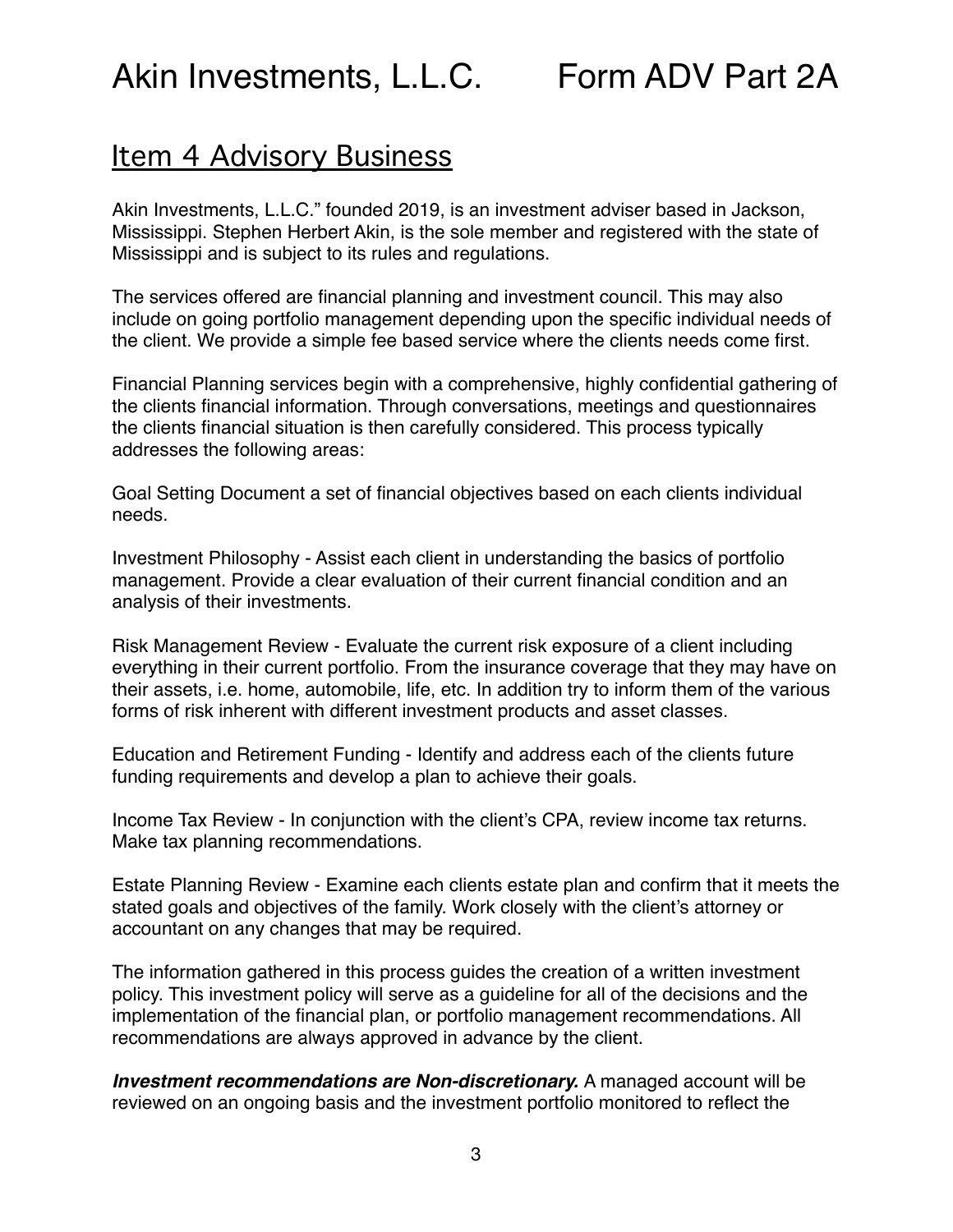client's established guidelines. *Fees for this service, as referenced in this brochure, in Item 5* Fees and Compensation.

#### *Asset Management - Asset Management Fees a simple annual per cent fee of the total account is charged*. *"*

*Akin Investments" Does not take custody of any funds or securities. All fees are billed in advance separately to the client*.

#### *The firm does not participate in any wrap fee program*.

Client accounts will be held under the clients name at the institution of their choosing. "Akin Investments" will never receive any form of compensation or referral fee from any bank, broker or institution. We may offer assistance in the process of selecting a suitable institution that will most efficiently meet the needs of each individual client.

In most cases a well established institution would be recommended. Those types of companies are generally covered by some outside regulatory authority, as well as offering investor protection from SIPC, FDIC and/or other type of industry backed insurance coverage. In some cases where a client may have an established relationship with such an institution it may be possible for them to remain with that institution, by simply using the planning recommendations that we provide.

"Akin Investments" provides investment advice and financial services to both retail and institutional clients, such as;

- Smaller accounts of individuals
- IRA's Education funding
- Trusts
- Employee benefit plans
- Pension plans
- Corporations and foundations

"Akin Investments" will be responsible for;

Performing due diligence

- Providing research on investment products as needed
- Recommending strategic or tactical asset allocations
- Provide risk tolerance questionnaire
- Obtaining the investment advisory contract from client with
- required financial information, risk tolerance, suitability and
- investment vehicle selection for each new account
- •Perform suitability check on account documentation, review
- the investment objectives and evaluate the investment
- vehicle selections Provide Firm brochure (this document)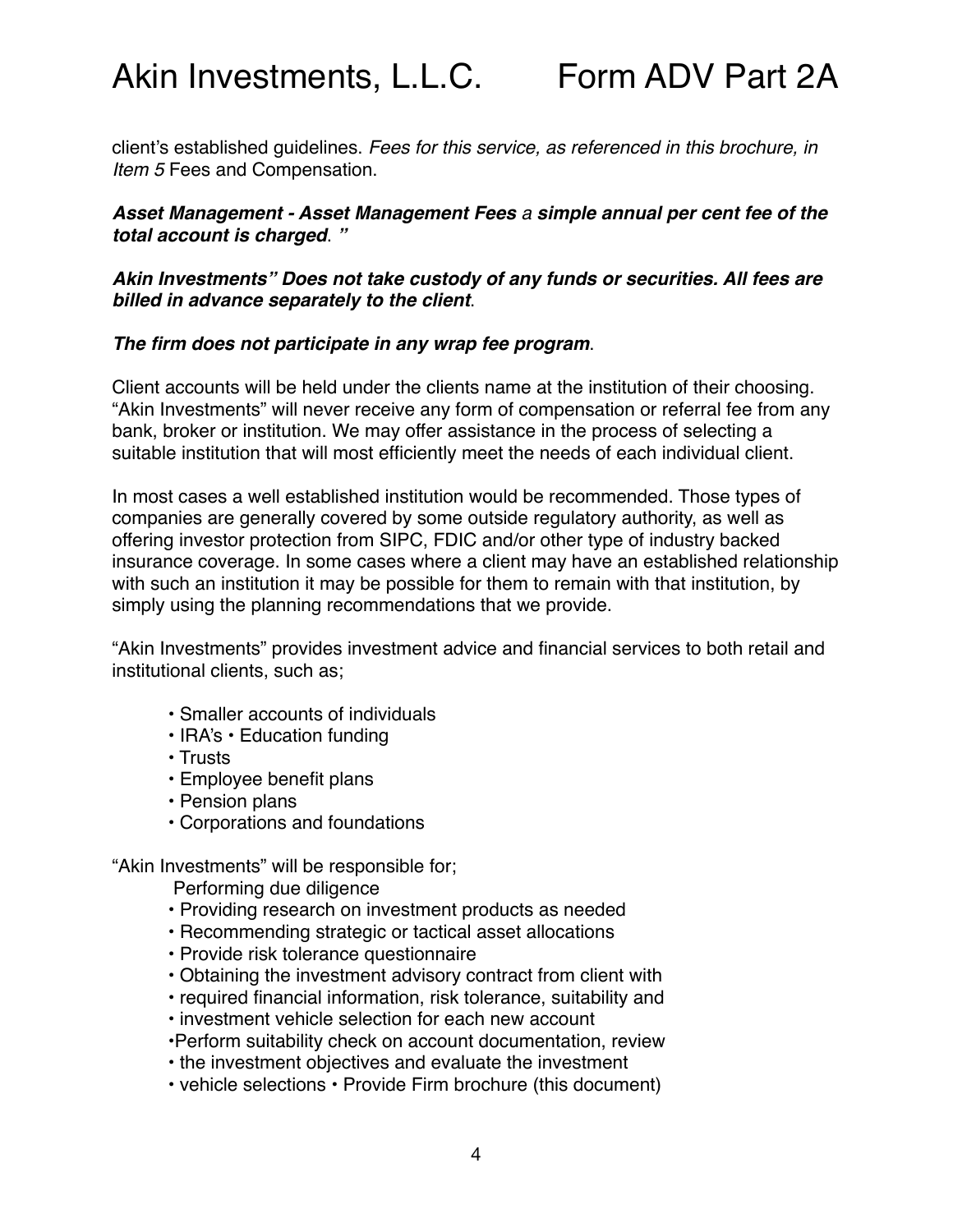#### Assets Under Management

The Amount of Regulatory Assets under Management As reported on Form ADV Item 5 are \$100,000.

## <span id="page-4-0"></span>Item 5 Fees & Compensation

Hourly fees are generally charged when the scope of services cannot be determined or if the services are limited to one meeting. Fixed fees are generally quoted to the client for longerterm consulting projects. Fees are negotiable and vary depending upon the complexity of the clients situation and the services to be provided.

Hourly fees range from \$150 to \$300 per hour depending upon what is negotiated. An estimate for total hours and charges is determined at the start of the advisory relationship.

| <b>Type of Service</b>   | <b>Fees and Billing</b>                                                                                                                    | <b>Deposit</b>                                                                     | <b>Payment</b>                                                                                       |
|--------------------------|--------------------------------------------------------------------------------------------------------------------------------------------|------------------------------------------------------------------------------------|------------------------------------------------------------------------------------------------------|
| <b>Package Services</b>  | Detailed in the Client<br>Agreement.                                                                                                       | One-half of stated fee.<br>Up to \$500, is due at<br>the time of the<br>Agreement. | Balance due and<br>payable on final plan<br>presentation                                             |
| <b>Hourly Engagement</b> | \$150.00 per hour. Billed<br>in 10 minute increment<br>for the first 10 minutes<br>and 5 minute<br>increments thereafter.                  | The lesser of \$500 or<br>1/2 of the lower end of<br>the estimated project<br>fee. | Balance due and<br>payable on final plan<br>presentation.                                            |
| <b>Project</b>           | \$150.00 per hour based<br>on an estimated number<br>of hours. Projects<br>spanning more than<br>three months will be<br>billed quarterly. | The lesser of \$500 or<br>1/2 of the lower end of<br>the estimated project<br>fee. | Balance due and<br>payable at the end of<br>the engagement as<br>defined in the Client<br>Agreement. |

### Financial Planning Services Fee Schedule

Akin Investments, Ilc bills each client separately. The firm has a convenient online feature for clients to pay with a credit card.

*The company does not collect fees for services provided more than six months in advance.* 

*Financial Planning Cancellation Policy*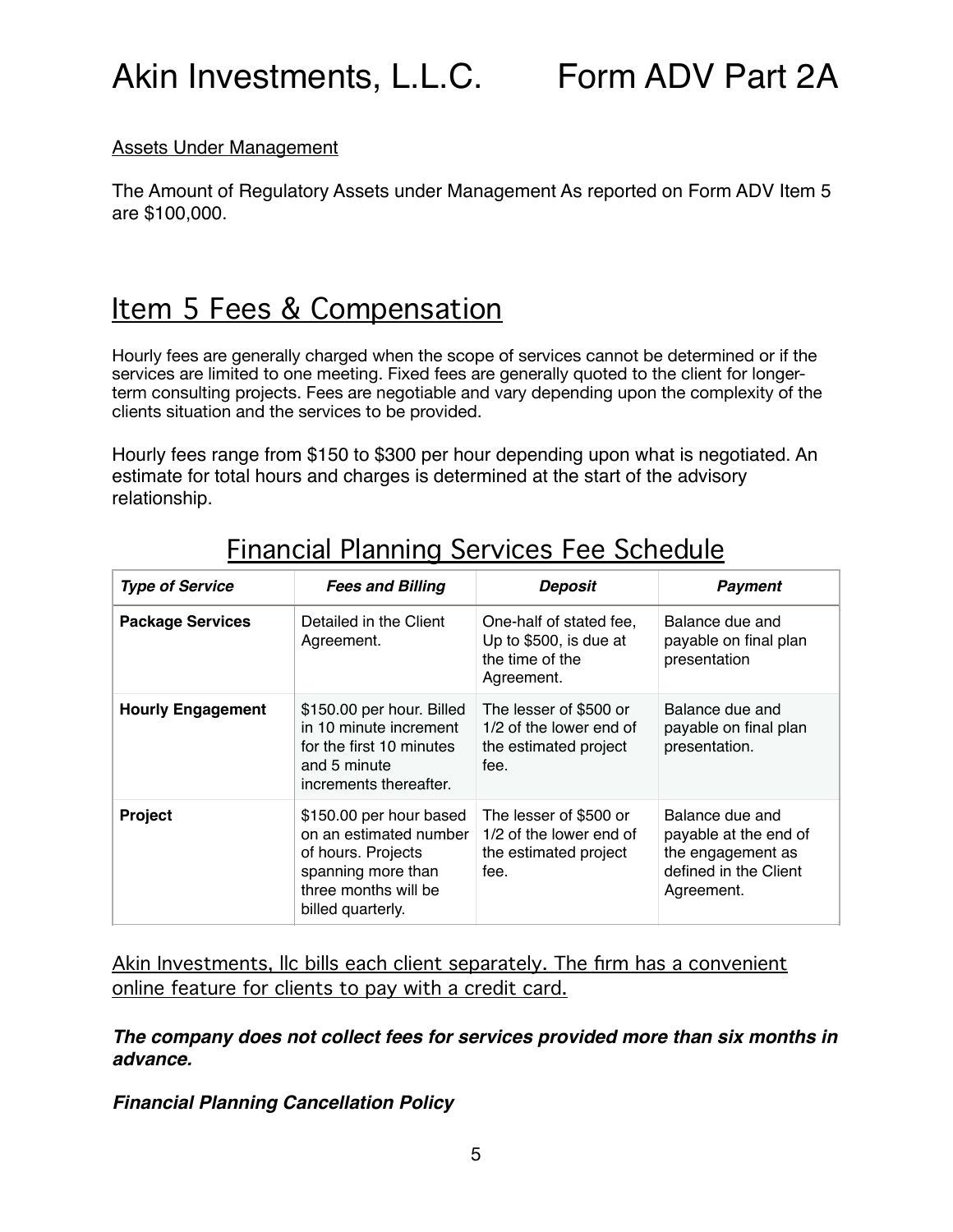With written notice, either party may end a planning contract within 5 days of signing the Client Agreement with no fees due. If a Client terminates the engagement after 5 days, the client is responsible for any hourly charges incurred in the preparation of their plan. Money owed to "Akin Investments" will be invoiced. Any unused portion of a deposit will be refunded.

Asset Management - Asset Management Fees

A simple annual per cent fee of the total account is charged.

An example would be \$90,000.00 in total assets under management @ .89% (see table Item 5). Would result in a fee of \$801.00 billed quarterly in advance.

#### *Asset Management Fee Schedule*

| <b>Total Account Value</b> |               | Maximum      | <b>Annual Advisory Fee</b> |
|----------------------------|---------------|--------------|----------------------------|
|                            | Under         | \$999,999    | 0.89%                      |
| \$1,000,000                | but less than | \$3,000,000  | 0.69%                      |
| \$3,000,000                | $\epsilon$    | \$10,000,000 | 0.39%                      |

Asset management fees are primarily based on asset size and the level of complexity of the services provided. In individual cases "Akin Investments" has the sole discretion to negotiate fees that are lower than the standard fees shown or to waive fees.

Fees are not based on the share of capital gains or capital appreciation of the funds or any portion of the funds. Comparable services for lower fees may be available from other sources. Fees for the initial quarter will be prorated based upon the number of calendar days in the calendar quarter that the advisory agreement is in effect.

Fees are based on the market value of the assets on the last business day of the previous quarter. Annual fees range from 0.39% to 0.89% depending on the amount of assets under management.

Consulting services are included in these fees for asset management services with the exception of unique circumstances that may require a separate agreement for financial planning services. Financial planning fees will be discussed upfront and a separate agreement will be negotiated.

Mutual fund fees - All fees paid to "Akin Investments" are separate and distinct from the fees and expenses charged by mutual funds and/or ETF's to their shareholders.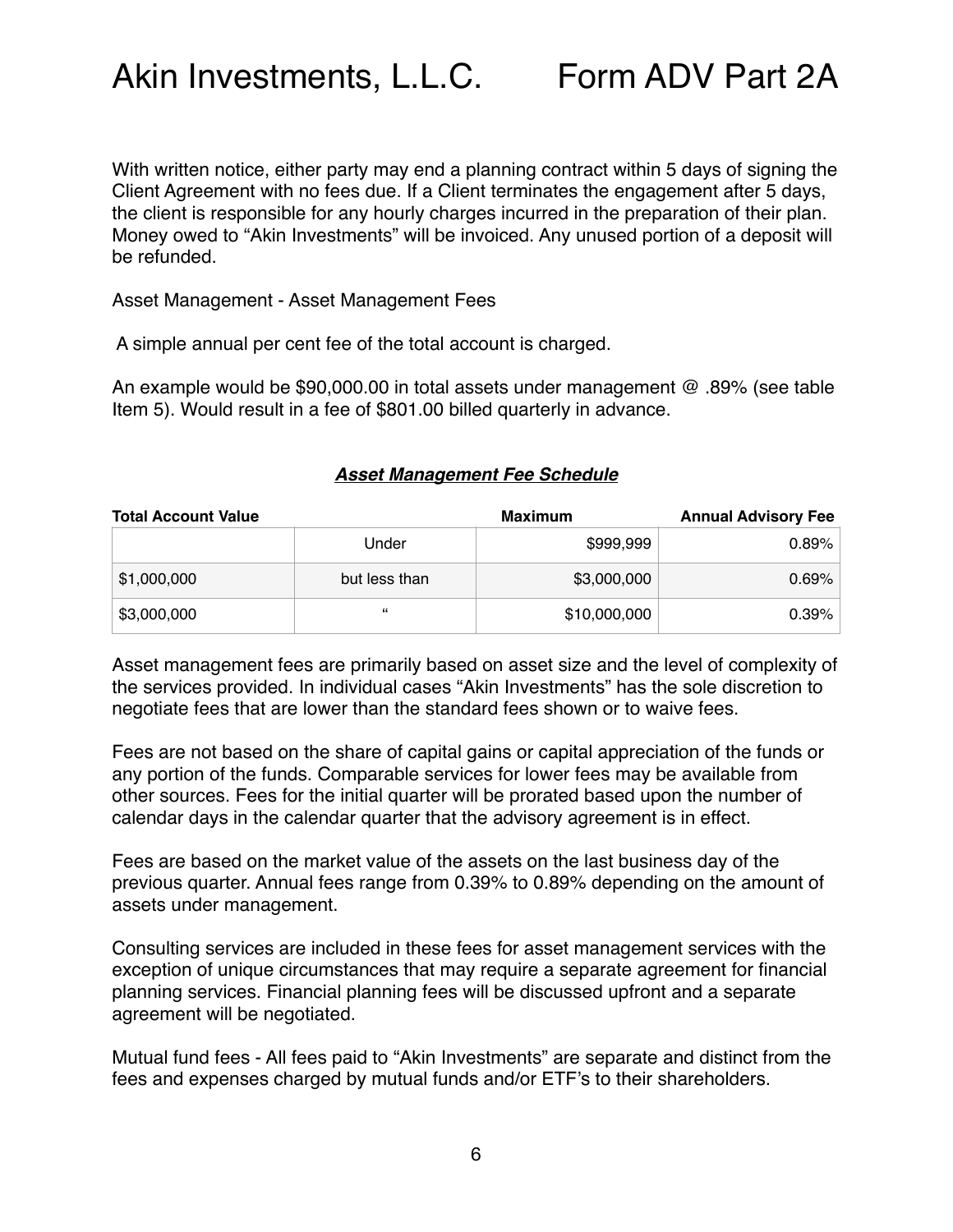These fees and expenses are described in each funds prospectus and will generally include a management fee, other fund expenses and a possible distribution fee. A client could invest in a mutual fund directly without our services. In that case the client would not receive the services provided by our firm which are designed among other things to assist the client in determining which mutual fund or funds are the most appropriate to each clients financial condition and objectives.

The client should review both the fees charged by the funds and our fees to fully understand the total amount of fees to be paid. "Akin Investments" does not receive any 12b1 fees or any other type of sales charge from any mutual fund or ETF

Additional Fees and Expenses - In addition to our advisory fees clients are also responsible for the fees and expenses charged by broker-dealers, custodians and or any other institution where funds and securities are held. "Akin Investments" does not share in any portion of such fees. Termination of the Advisory Relationship Either party may cancel a client agreement at any time, for any reason, upon receipt of 30 day written notice. Termination of any account, any prepaid, unearned fees will be promptly refunded to the client. The amount

### <span id="page-6-0"></span>Item 6 Performance Based Fees & Side By Side Management

"Akin Investments" does not participate in side-by-side management. Side-by-side management refers to the practice of managing accounts that are charged performance-based fees while at the same time managing other accounts that are not charged performance-based fees.

Performance based fees are fees that are based on a share of capital gains or appreciation of the assets of a client. We do not participate in any type of performance based fee. All fees are calculated as described in the Fees and Compensation schedule above, and are not charged on the basis of performance of your advisory account

### <span id="page-6-1"></span>Item 7 Types Of Clients

"Akin Investments" Offers investment advisory services to individuals, pensions, and profit-sharing plans. As well as trusts, estates, corporations and other business entities.

#### <span id="page-6-2"></span>Item 8 Methods Of Analysis, Investment Strategies & Risk Of Loss

#### **Methods of Analysis**

We may use one or more of the following methods of analysis in formulating our investment advice and/or managing client assets: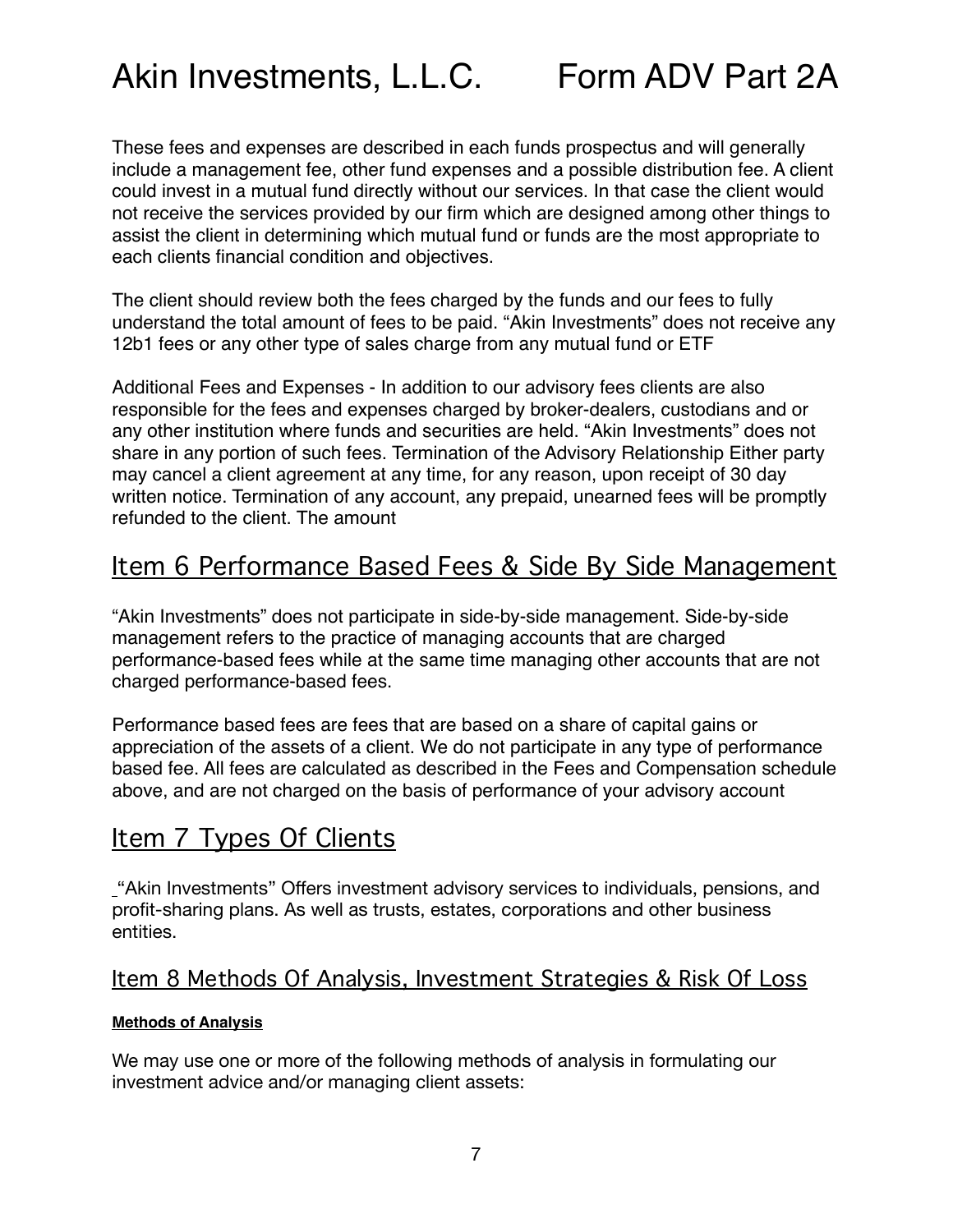Charting - In this type of technical analysis, we review charts of market and security activity in an attempt to identify when the market is moving up or down and to predict when or how long the trend may last and when that trend might reverse.

Fundamental Analysis - We attempt to measure the intrinsic value of a security by looking at economic and financial factors (including the overall economy, industry conditions, and the financial condition and management of the company itself) to determine if the company is underpriced (indicating it may be a good time to buy) or overpriced (indicating it may be a good time to sell).

Fundamental Analysis Does not attempt to anticipate market movements. This presents a potential risk, as the price of a security can move up or down along with the overall market regardless of the economic and financial factors considered in evaluating the stock. Technical Analysis - The analysis of past market movements and applying that analysis to the present in an attempt to recognize recurring patterns of investor behavior and potentially predict future price movement.

Technical Analysis Does not consider the underlying financial condition of a company. This presents a risk in that a poorly managed or financially unsound company may underperform regardless of market movement.

Cyclical Analysis - In this type of technical analysis, we measure the movements of a particular stock against the overall market in an attempt to predict the price movement of the security.

Asset Allocation - Used to define the process of selecting a mix of asset classes and the efficient allocation of those assets by matching rates of return to a specified in quantifiable tolerance for risk. Emphasis is placed on finding optimal allocation of the clients investment portfolio among the best set of asset classes. These asset classes include but are not limited to US equities, international equities, emerging market stocks, real estate, commodities, bonds and cash. By evaluating a wide variety of data from current market valuations of an asset class to data from macro economic trends. In an attempt to identify an appropriate ratio of securities, fixed income, and cash. All of this information is used to improve the clients probability of achieving their goals at the appropriate level of risk for each individual client.

A risk of asset allocation is that the client may not participate in sharp increases in a particular security, industry or market sector. Another risk is that the ratio of securities, fixed income and cash will change over time due to stock and market movements and, if not corrected, will no longer be appropriate for the clients goals.

Mutual Fund and/or ETF Analysis - We look at the experience and track record of the manager of the mutual fund or ETF in an attempt to determine if that manager has demonstrated an ability to invest over a period of time and in different economic conditions. We also look at the underlying assets in a mutual fund or ETF in an attempt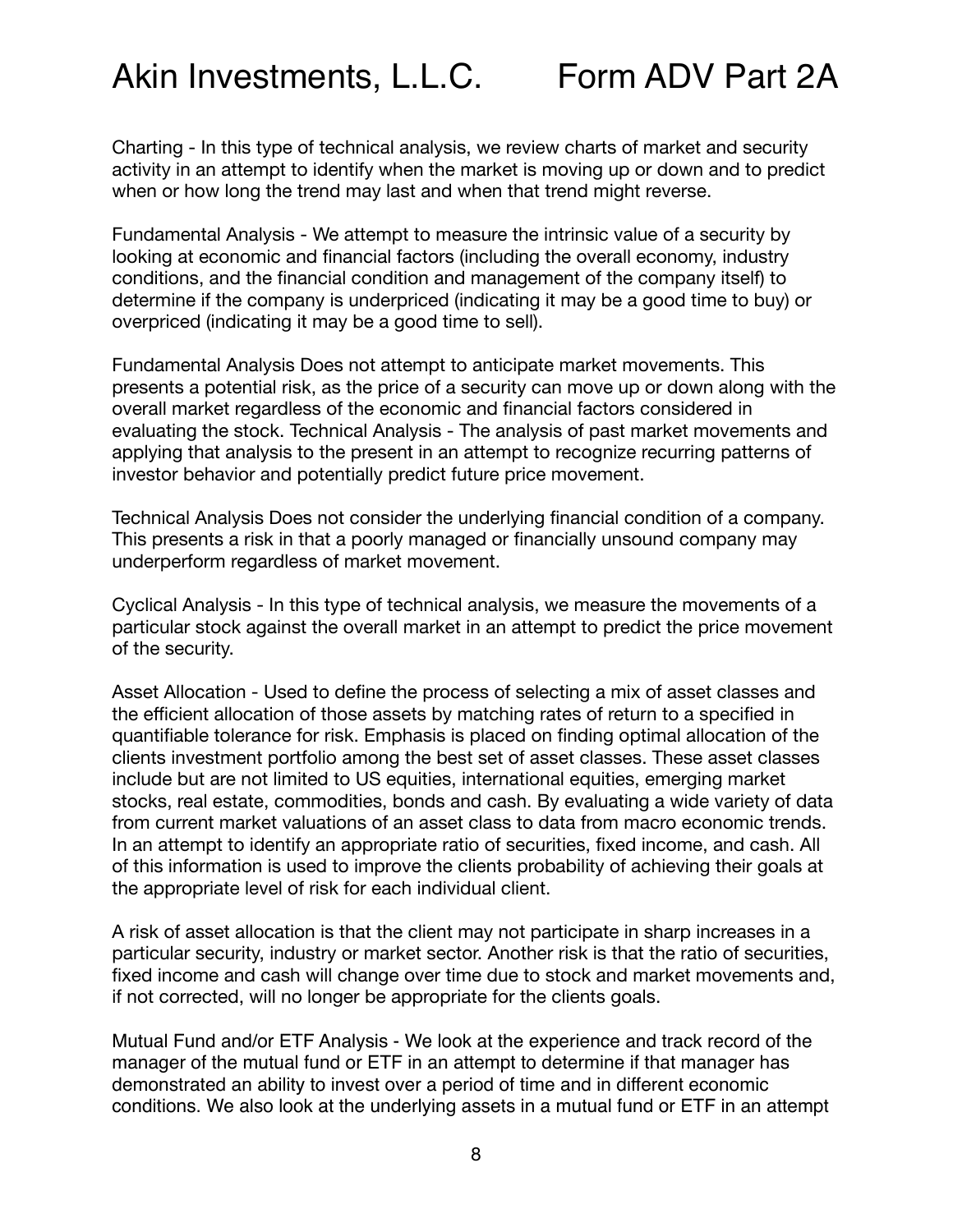to determine if there is significant overlap in the underlying investments held in another fund(s) in the client's portfolio. We also monitor the fund(s) or ETFs in an attempt to determine if they are continuing to follow their stated investment strategy.

A risk of mutual fund and/or ETF analysis is that as in all securities investments past performance does not guarantee future results. A manager who has been successful may not be able to replicate that success in the future. In addition, as we do not control the underlying investments in a fund or ETF, managers of different funds held by the client may purchase the same security, increasing the risk to a client if that security were to fall in value. There is also a risk that a manager may deviate from the stated investment mandate or strategy of the fund or ETF, which could make the holding(s) less suitable for the clients portfolio.

Our securities analysis methods rely on the assumption that the companies who securities we purchase and sell, the rating agencies that review the securities, and other publicly available sources of information about the securities, are providing accurate and unbiased data. While we are alert to indications that data may be incorrect, there is always a risk that our analysis may be compromised by in accurate or misleading Data.

#### **Investment Strategies**

Dollar-Cost Averaging - Dollar cost Averaging is the technique of buying a fixed dollar amount of securities at regularly scheduled intervals regardless of the price per share.This will gradually, overtime, decrease the average share price of the security. Dollar cost averaging lessons the risk of investing a large amount in a single investment at the wrong time.

Risk is that purchase prices will vary over time which may not be as profitable but reduces downside risk.

Long Term Purchases - Securities purchased with the expectation that the value of those securities will grow over a relatively long period of time generally greater than one year.

A risk to this strategy is that one may miss out on short-term opportunities or retain a position that declines overtime.

Short-Term Purchases - Securities purchased with the expectation that they will be sold within a relatively short period of time, generally less than one year, to take advantage of the securities short-term price fluctuations.

Risk to this type of trading is the information the trade was based upon could be wrong. Also transaction fees can reduce the amount of gains expected and should be carefully considered.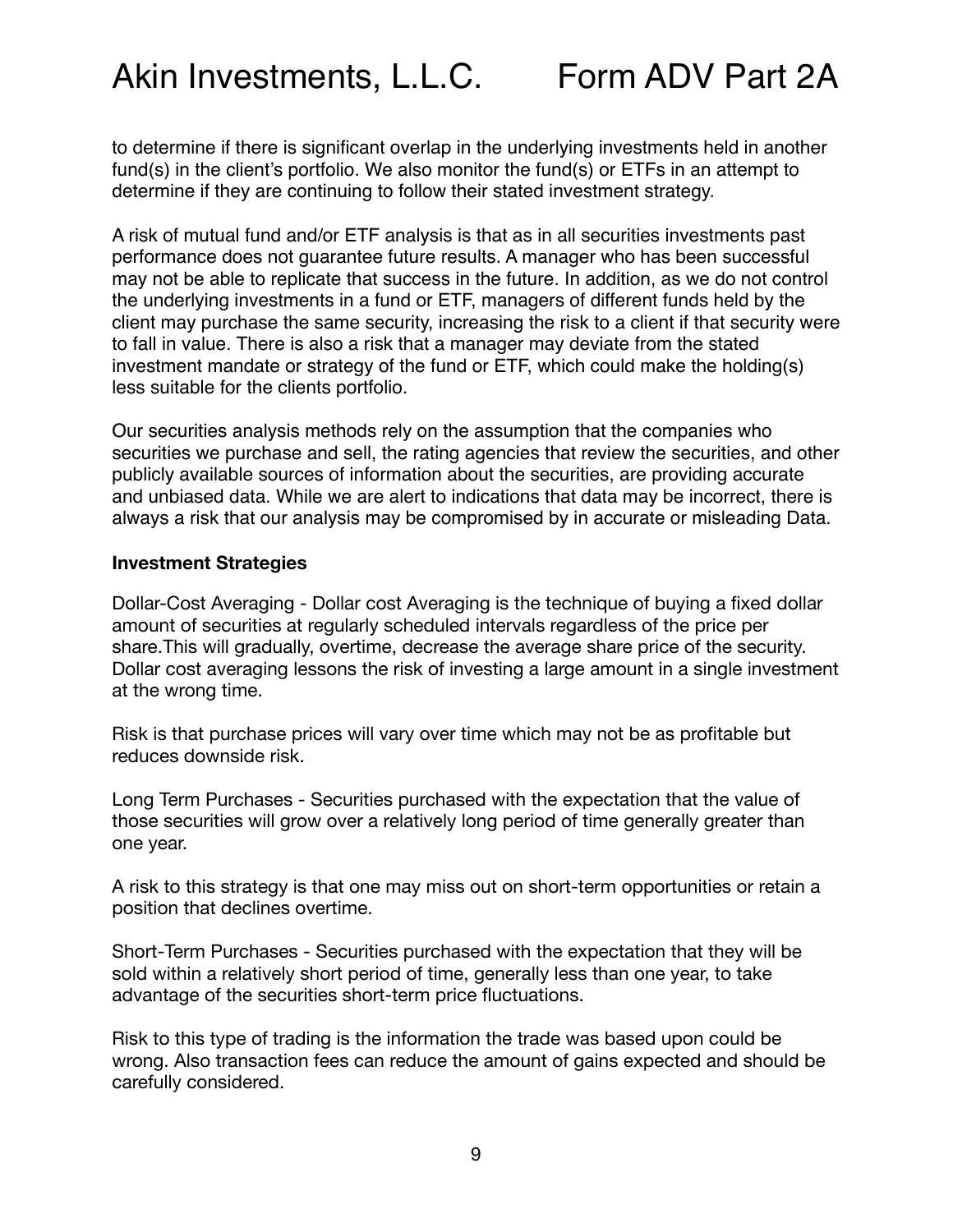Liquidations - Converting securities into cash or equivalent by selling them.

The risk may be that the investment may not be at the ideal time to sell due to market conditions.

Non-Correlated Asset Investing - Purchasing assets that tend to change in value, independent of the core financial markets such as stocks and bonds. Alternative investments and precious metals are examples. Alternative investments carry varying degrees of risk and may be illiquid at times.

#### **Risk of Loss**

Our strategies and investments will vary with each client's specific financial situation and goals. So will the Tax implications. All involve the risk of loss, including (among other things) loss of principle, a reduction in interest, dividends and other distributions and the loss of earnings.

Risks for all forms of analysis - Clients should be aware of the risks that a client's portfolio may face including;

- Volatility risk
- Interest rate risk
- Liquidity risk
- Risk associated with deflation or inflation
- Regulatory risk
- Risk of increasing withdrawal demands during protracted negative returns in the market
- Changing risk capacity of a client due to personal life changes
- Changing risk perception of a client due to emotional response to market changes, negative or positive

Regardless of the methods of analysis or the investment strategy suggested for your particular investment goals, you should carefully consider these risks.

#### <span id="page-9-0"></span>Item 9 Discipilinary Information

Investment advisor's are required to disclose any legal or disciplinary events that impact your evaluation of the services offered. "Akin Investments," or the sole member, Stephen Herbert Akin does not have any reportable disclosable events.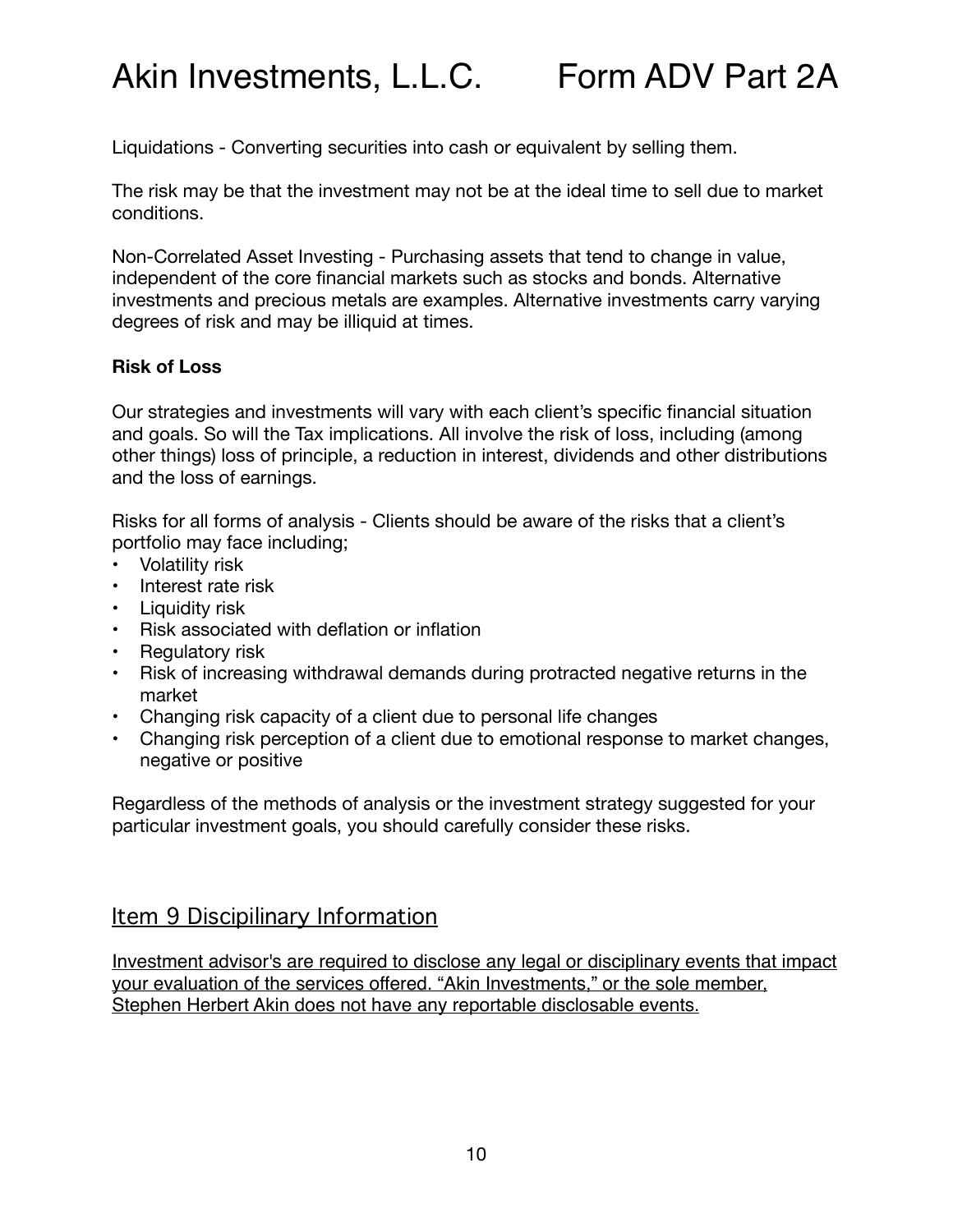### <span id="page-10-0"></span>Item 10 Other Financial Industry Activities & Affiliations

Stephen Herbert Akin, owner and sole Investment Advisor Representative is not currently registered with any broker dealer or other financial service provider. Fees paid to "Akin Investments" for financial planning and advisory services are separate from fees charged by other firms, advisors or professionals. "Akin Investments" does not receive fees or commissions from any products or services recommended. Be sure that you understand all fees before you engage the services. Also, be sure to read all prospectuses before purchasing mutual funds and/or any other investments.

### <span id="page-10-1"></span>Item 11 Code Of Ethics, Participation Or Interest In Client Transactions & Personal Trading

"Akin Investments" Code of Ethics includes guidelines for professional standards of conduct. The goal is to protect client interests at all times and to demonstrate a commitment to fiduciary duties of good faith and fair dealing.

#### **Code of Ethics**

Principle 1 Integrity: Provide professional services with integrity

Integrity demands honesty and candor which must not be sub-ordinated to personal gain and advantage. An investment advisor is placed in positions of trust by clients and the ultimate source of that trust is personal integrity. Allowance can be made for innocent error and legitimate differences of opinion but integrity cannot co-exist with deceit or subordination of one's principles.

Principle 2 Objectivity: Provide professional services objectively.

Objectivity requires intellectual honesty and impartiality. Regardless of the particular service rendered are the capacity in which an advisor functions, they should protect the integrity of their work, maintain objectivity and avoid subordination of their judgment.

Principle 3 Competence: Maintain the knowledge and skills necessary to provide professional services competently.

Competence means attaining and maintaining an adequate level of knowledge and skill, and application of that knowledge and skill in providing services to clients. Competence also includes the wisdom to recognize the limitations of that knowledge and when consultation with other professionals is appropriate or referrals to other professionals is necessary.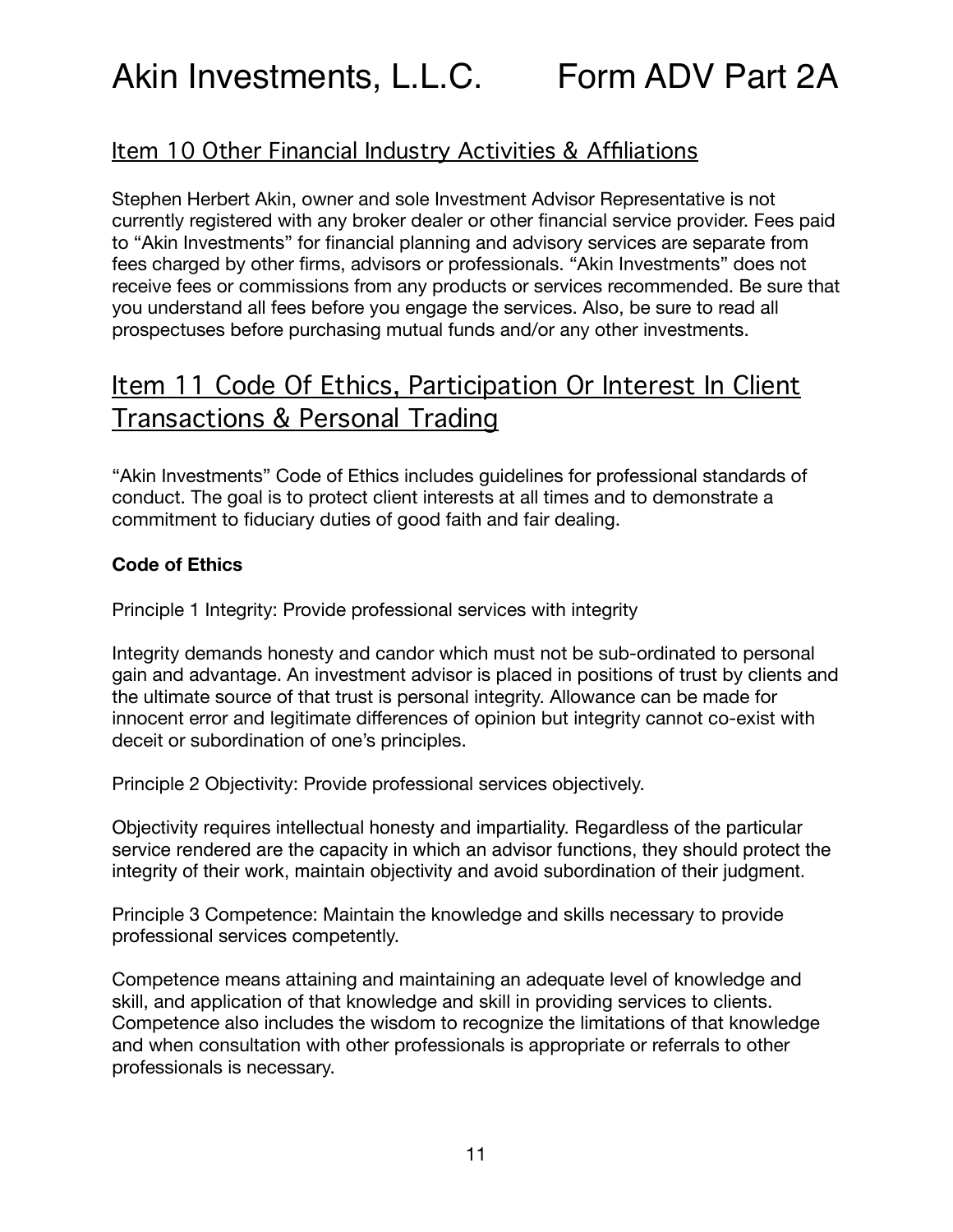Principle 4 Fairness: Be fair and reasonable in all professional relation-ships. Disclose conflicts of interest.

Fairness requires impartiality, intellectual honesty and disclosure of material conflicts of interest. It involves a subordination of one's own feelings, prejudices, and desire so as to achieve a proper balance of conflicting interests.

Principle 5 Confidentiality: Protect the confidentiality of all of the clients information.

Confidentiality means ensuring that information is accessible only to those authorized to have access. A relationship of trust and confidence with the client can only be built upon the understanding that the clients information will remain confidential.

Principle 6 Professionalism: Act in a manner that demonstrates exemplary professional conduct

Professionalism requires behaving with dignity and courtesy to clients, fellow professionals, and others in business related activities.Always strive to enhance and maintain the professions public image and improve the quality of services.

Principle 7 Diligence: Provide professional services diligently

Diligence is the provision of services in a reasonably prompt and thorough manner including the proper planning for and supervision of the rendering of professional services.

#### **Participation or Interest in Client Transactions & Personal Trading**

We may buy or sell securities that are identical to or different from those we recommend to a client. In addition we may have a position in a security that is recommended to a client. However, At no time do we aggregate or combine any transactions nor do we trade ahead of any client transaction.

"Akin Investments" is committed to providing the client with the highest degree of integrity, confidentiality and service. A copy of our code of ethics is available upon request by contacting Stephen Herbert Akin 601-974-0549.

### <span id="page-11-0"></span>Item 12 Brokerage Practices

"Akin Investments" or sole member Stephen Herbert Akin is not affiliated with any broker-dealer, bank, custodian bank or institution. We do not receive any type of fees or finders fees from any source.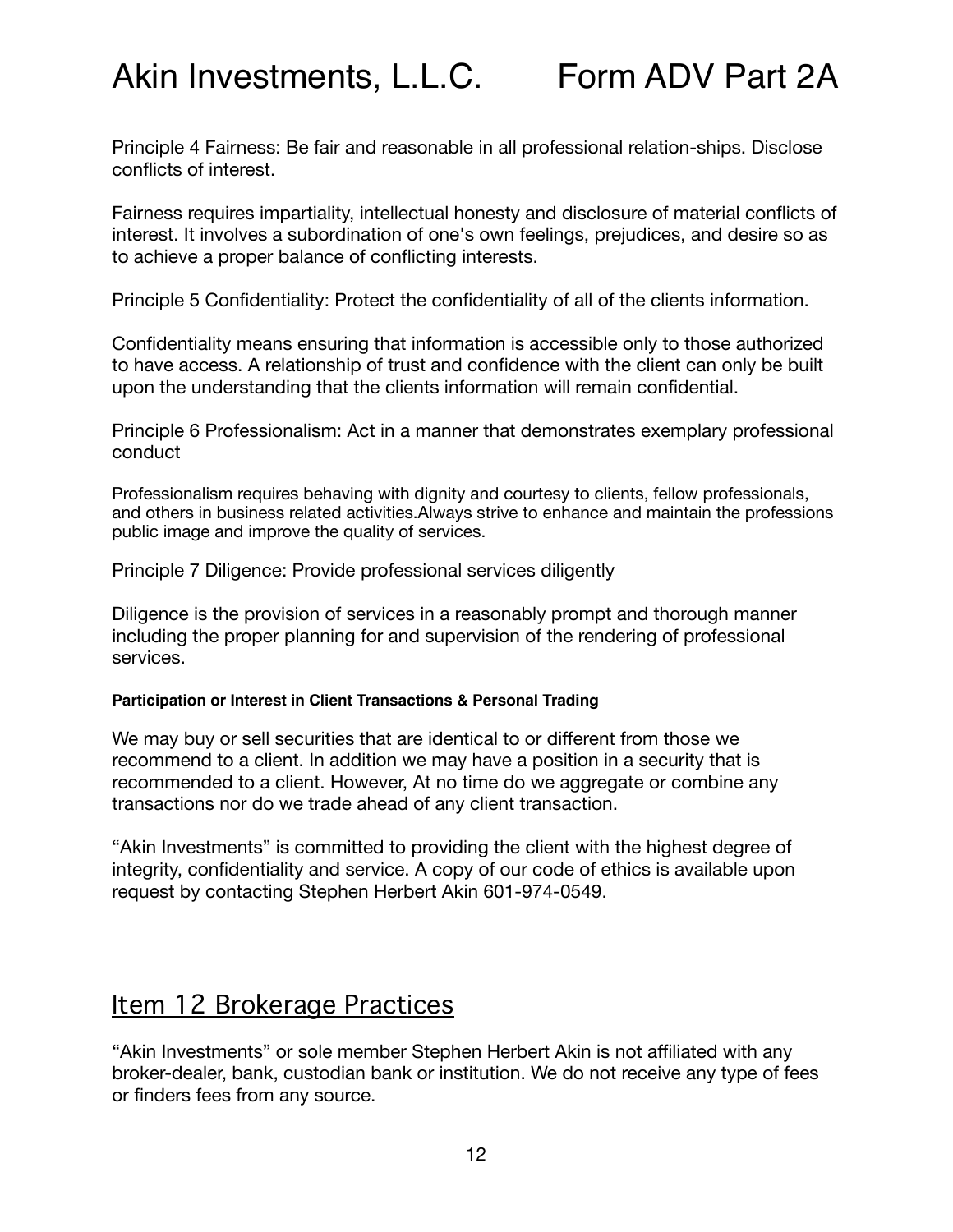Clients will be required to select an institution of their choice for brokerage, custodian or any type of account according to the clients needs. As previously mentioned in Item 4 Advisory Business it is recommended clients use an institution with both regulatory oversight and some type of account insurance protection such as SIPC, FDIC, etc..

As noted in Item 5 Fees and Commissions.The custodian institution, bank or broker dealer where the clients accounts are maintained will be subject to the fees charged by that organization. An example of those type of fees may be account set up fees, transaction fees, retirement plan or IRA custodian fees, etc.. If mutual funds are used they may have a sales charge such as a 12b1 fee as well as other operational expenses. We will assist our clients in the process of choosing an efficient firm to place their accounts.

"Akin Investments" receives no commissions and or referral fees from any other source. We will always consider the costs related to each clients needs and make the best recommendations with an objective of keeping costs to the client to a minimum.

"Akin Investments" does not have any soft dollar arrangements and does not receive client referrals from any broker-dealer in exchange for cash or any other compensation, such as brokerage services or research.

- "NO BLOCK TRADES" At no time do we ever combine multiple orders for shares of the same security.
- "NO FRONT RUNNING" There is at no time any front running or trading ahead of client orders.

In the event "Akin Investments" does come in contact with any material "Inside Information" such information will be kept in strict confidence and not traded upon in any way.

- All security recommendations are based on the differing needs of the client.
- By not being affiliated with any specific institution the clients needs come first. There is no inherent conflict of interest.

### <span id="page-12-0"></span>Item 13 Review Of Accounts

#### **Portfolio Management Services**

Reviews - While the underlying securities within individual portfolio management services accounts are continually monitored rebalanced the accounts are reviewed at least quarterly.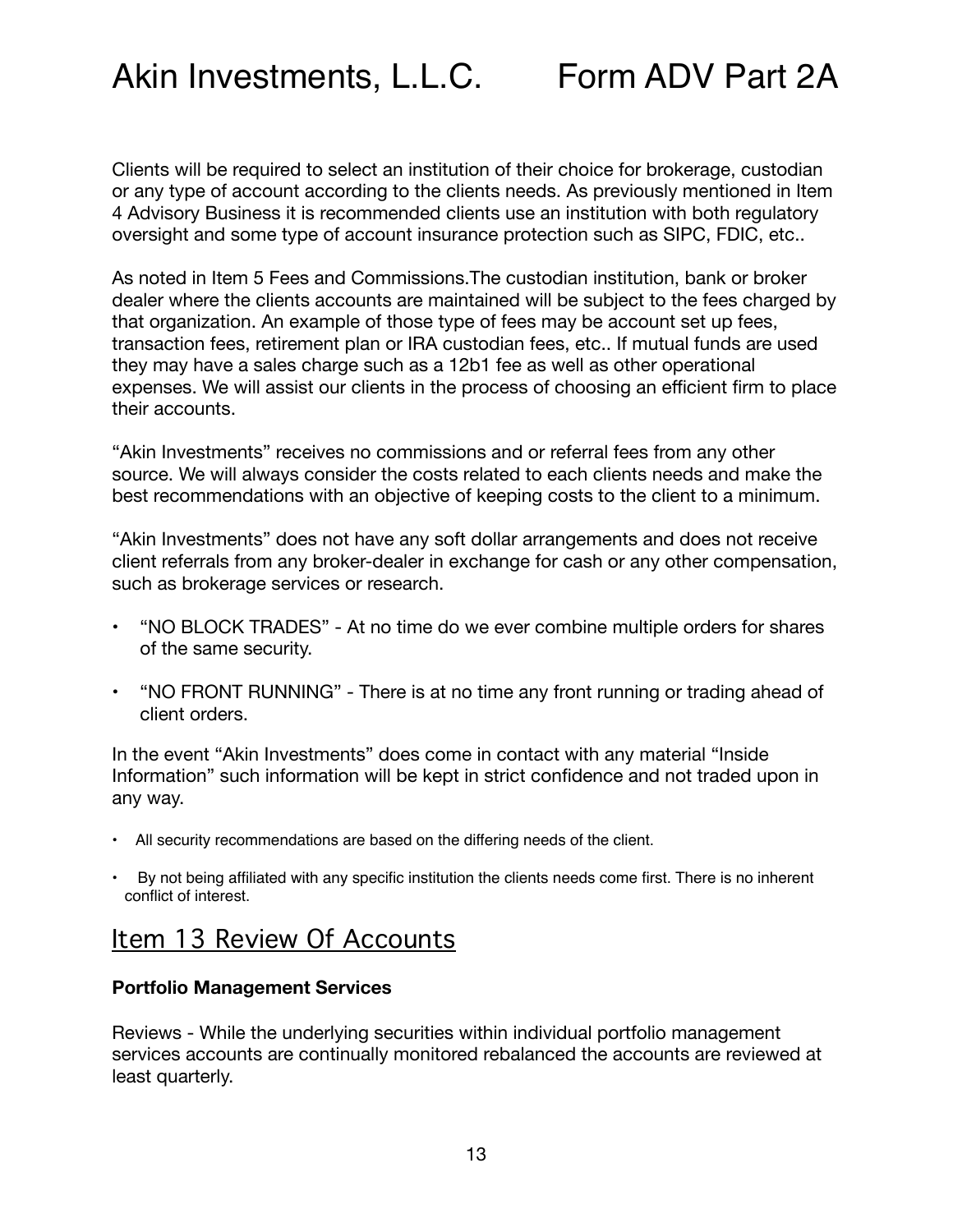Accounts are reviewed in the context of each clients stated investment objectives and pre determined guidelines. More frequent reviews may be triggered by material changes in variables such as retirement, termination of employment, physical move, inheritance or the clients individual circumstances.

Other factors such as the overall market conditions, political or economic. Changes are also monitored on the clients behalf. Each client will receive a quarterly written report detailing the clients account which may come from the custodian.

#### **Financial Planning Services**

"Akin Investments" will typically create a comprehensive financial plan for each client in their first year. The content of each clients financial plan will vary according to the individual needs. Subsequent updates to the plan will be reported to the client in various formats and methods as dictated by each clients individual circumstances.

Reviews, while reviews may occur at different stages depending on the nature and particulars of each client we typically review in detail and update each clients financial plan twice per year.

### <span id="page-13-0"></span>Item 14 Client Referrals & Other Compensation

"Akin Investments" does not engage solicitors or pay related or non-related persons for referring potential clients to the firm. We do not accept or allow any related person to accept any form of compensation for client referrals. This includes cash sales awards or other prizes from a non-client in connection with the advisory services we provide. No form of compensation is allowed for client referrals to other professional services such as accountants, attorneys, etc..

### <span id="page-13-1"></span>Item 15 Custody

"Akin Investments" does not have physical custody of any client funds and or securities. We do not take custody of client accounts at any time. Client funds and securities will be held with a bank, broker-dealer or other independent qualified custodian to be named by the client. Clients should review their statements from the custodian.

"Akin Investments" sends invoices monthly or quarterly detailing the manner and amount of advisory fees to all clients.

#### *Fees are billed directly to the client and never taken from the clients accounts.*

### <span id="page-13-2"></span>Item 16 Investment Discretion

"Akin Investments" does not have discretion over client accounts at any time.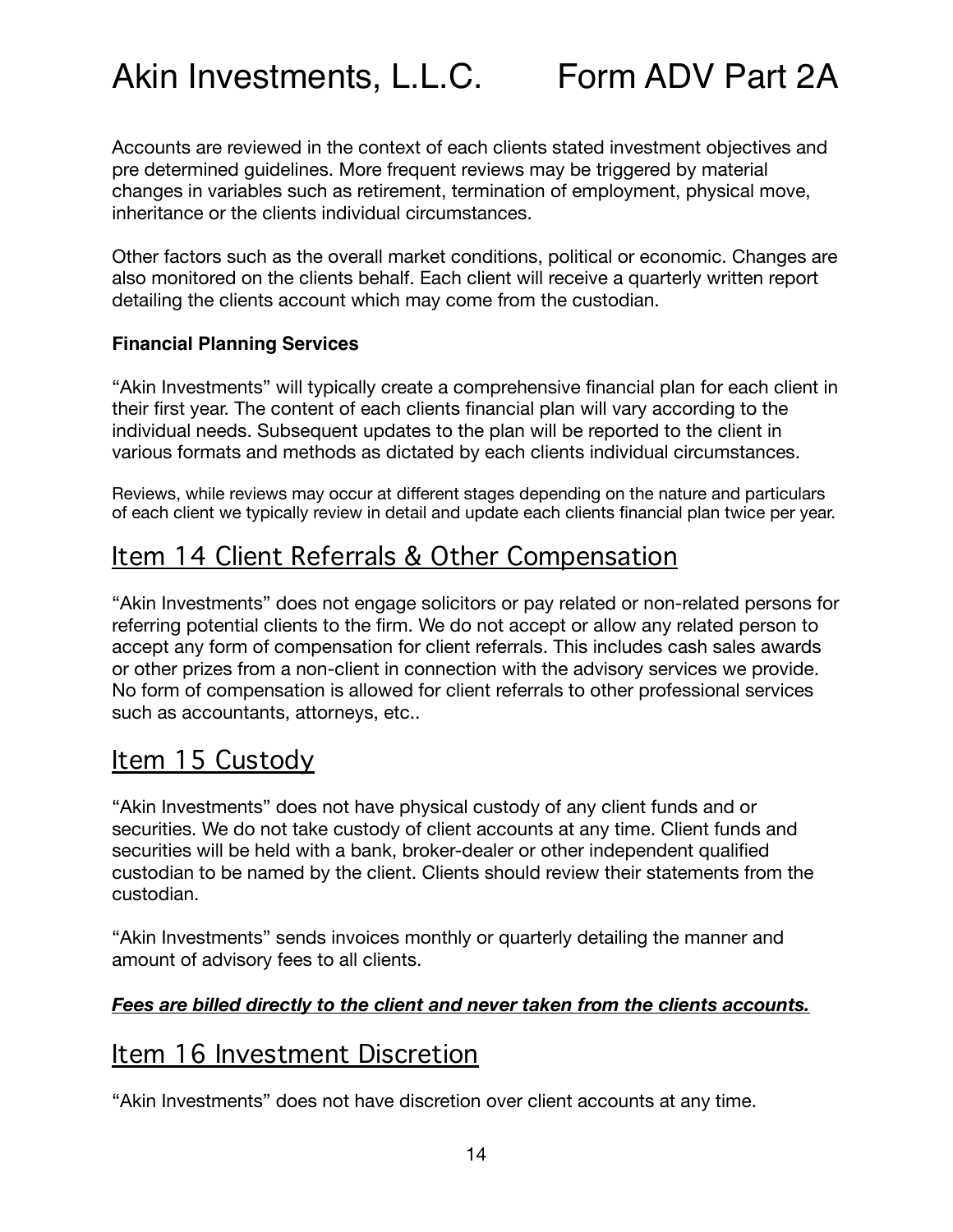### <span id="page-14-0"></span>Item 17 Voting Securities

We do not vote proxies on behalf of our client accounts. We may offer advice regarding corporate actions, or guidance in exercising your proxy voting rights. If you own shares of common stock or mutual funds you are responsible for exercising your right as a shareholder.

### <span id="page-14-1"></span>Item 18 Financial Information

Under no circumstances does "Akin Investments" require or solicit payment of fees for more than \$500.00 or more than six months in advance of the services rendered. "Akin Investments" does not take custody of any funds or securities and does not have any form of discretion over client accounts. Therefore a balance sheet is not required. "Akin Investments" is not the subject of any legal or disciplinary events pertaining to arbitration awards or other civil, regulatory or administrative proceedings and there is nothing to impair the ability to meet any contractual obligation.

### <span id="page-14-2"></span>Item 19 Requirements For State Registered Advisors

Akin Investments, LLC is a Sole Member Limited Liability Corporation registered in the State of Mississippi.

#### **Stephen Herbert Akin, Sole Proprietor Born December 7, 1949 In Houston ,Texas**  North American Securities Administrators Association Qualifying Exams

Stephen Herbert Akin is not involved in any other business activity outside of Akin Investments, LLC

North American Securities Administrators Association Qualifying Exams Passed FINRA Series 65 Law Exam Greenville, South Carolina August 19, 2015

| Dean Witter Reynolds, Inc. 101 West Broadway<br>San Diego, California 92101 | Account Executive, October 1988 Suffered Back<br>Injury May 20, 1990 forced Medical Leave of<br>Absence long term disability until December 7,<br>2015. |
|-----------------------------------------------------------------------------|---------------------------------------------------------------------------------------------------------------------------------------------------------|
| Dean Witter Reynolds, Inc. 2677 North Main Street                           | Account Executive, November 23, 1987                                                                                                                    |
| Orange, California 92705                                                    | transferred to San Diego, October 1988                                                                                                                  |
| PaineWebber, Jackson & Curtis, Inc. 201 West                                | Account Executive, September 9, 1985 to                                                                                                                 |
| 6th. Street Corona, California 91720                                        | November 23, 1987                                                                                                                                       |

#### *Securities Industry Business Experience*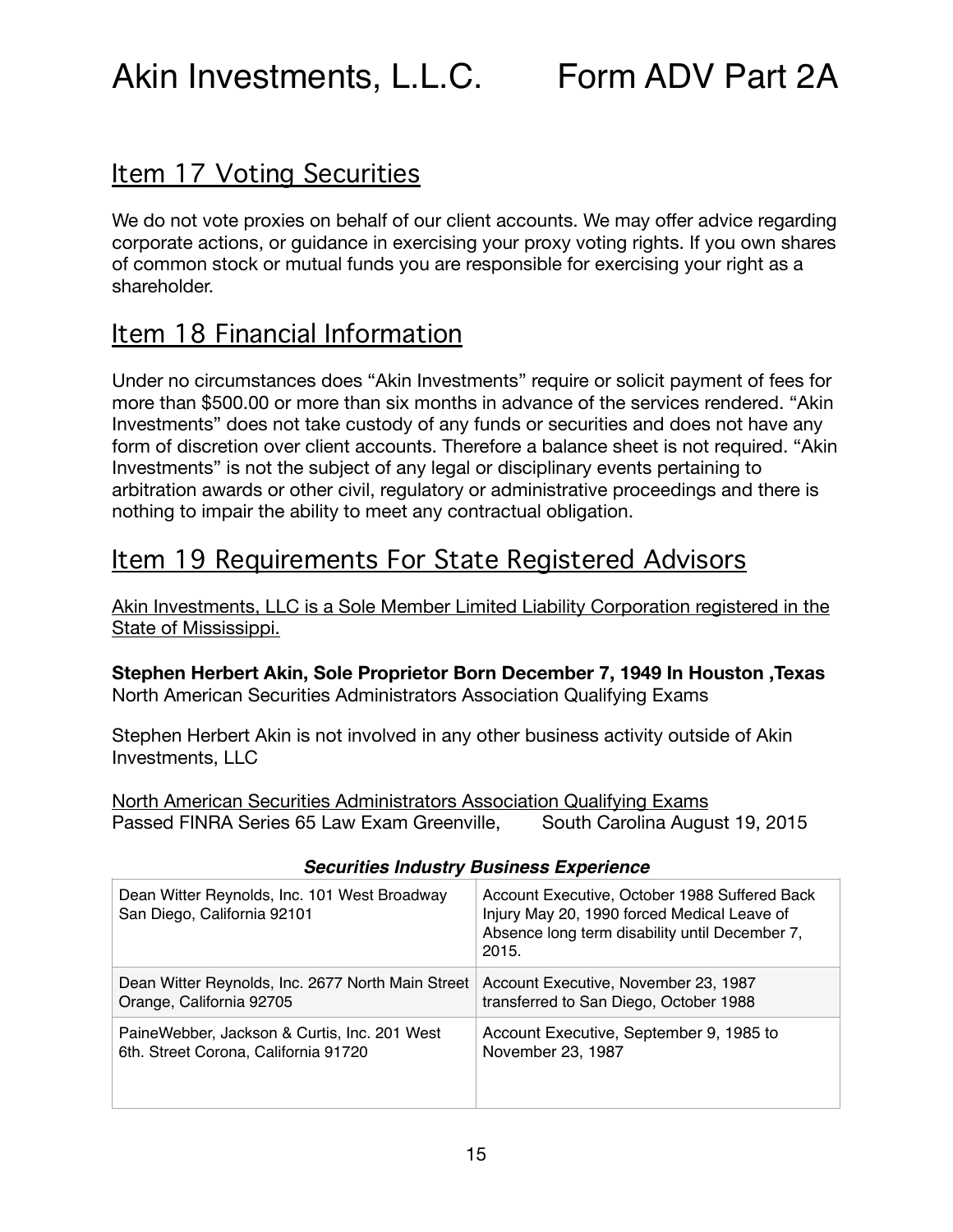Stephen Herbert Akin has never been found liable in an arbitration claim alleging damages in excess of \$2,500 involving any of the following:

- `An investment or an investment related business or activity;
- Fraud, false statement(s), or omissions;
- Theft, embezzlement, or other wrongful taking of property
- Bribery, forgery, counterfeiting, or extortion; or
- Dishonest, unfair, or unethical practices.

Stephen Herbert Akin has never been found liable in an award, a civil, self-regulatory organization, or administrative proceeding involving any of the following:

- An investment or an investment related business or activity;
- Fraud, false statement(s), or omissions;
- Theft, embezzlement, or other wrongful taking of property Bribery, forgery, counterfeiting, or extortion; or
- Dishonest, unfair, or unethical practices.
- Stephen Herbert Akin, was the subject of a Chapter 7 Bankruptcy, Filed February 2, 1989 in San Diego, California. This filing was a result of the October 19, 1987 financial market crash. The petition was granted and discharged later in the year of 1989.

"Akin Investments" or the sole member, Stephen Herbert Akin is not the subject of any legal or disciplinary events pertaining to arbitration awards or other civil, regulatory or administrative proceedings and there is nothing to impair the ability to meet any contractual obligation.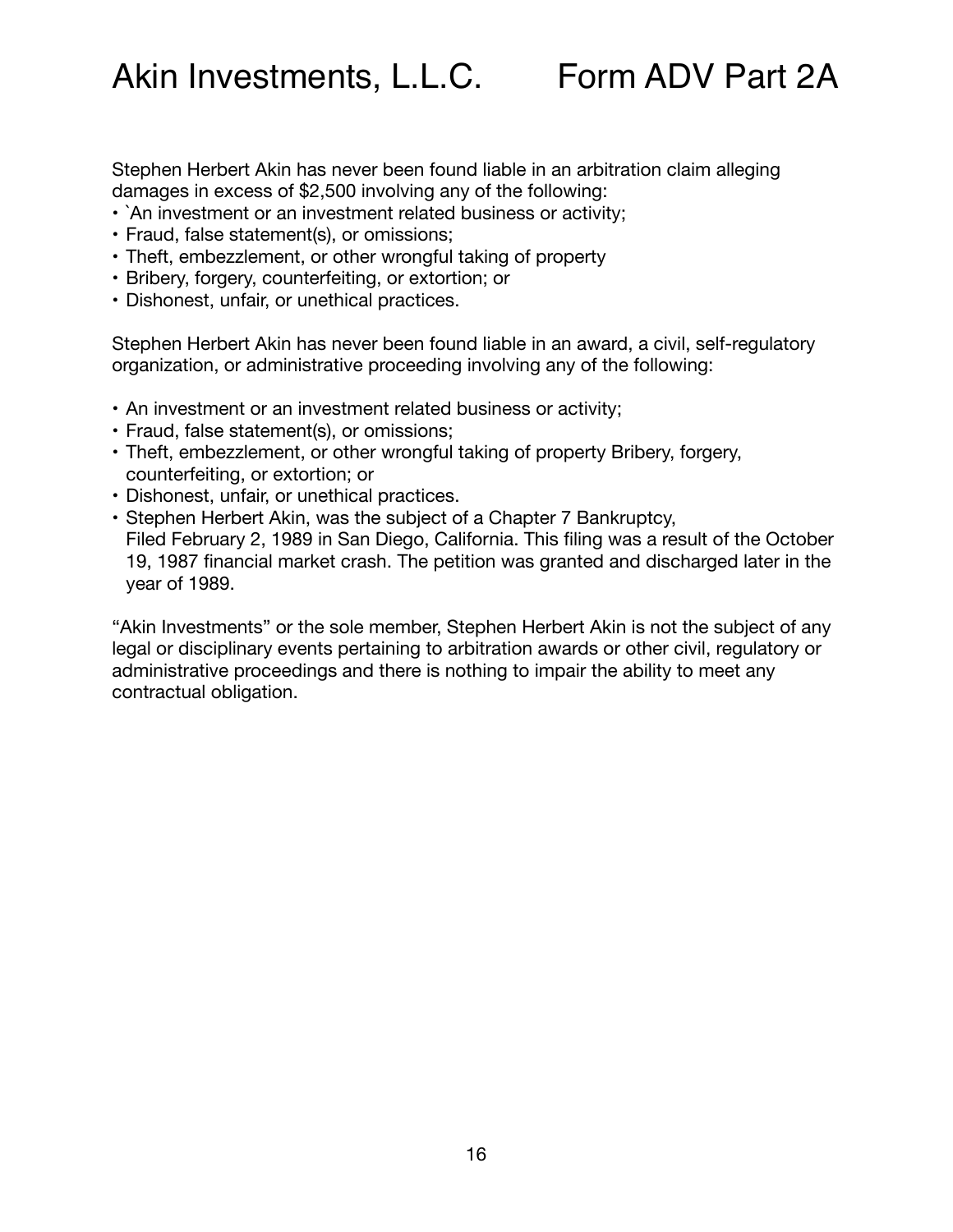#### *Privacy*

*At Akin Investments we respect the personal financial privacy of all our clients and customers both current and former. It is important to realize that we understand our clients have entrusted us with private personal financial information, and it is important to us that all employees, officers and clients of our Firm know our policy concerning what we do with that information.* 

*We collect personal financial information about our clients from the following sources:* 

- *• Information our clients provide to us to complete their financial plan;*
- *• Information our clients provide to us in agreements, account applications, and other documents completed in connection with the opening and maintenance of their accounts;*
- *Information our clients provide to us orally; and*
- *• Information we may receive from third parties, such as brokerage firms, about our clients' transactions with us or with others.*

*We do not disclose any nonpublic personal financial information about our clients to anyone, except in the following circumstances:* 

- *When required to provide services our clients have requested;*
- *When our clients have specifically authorized us to do so in writing; or*
- *When permitted or required by law.*

*To ensure security and confidentiality, we maintain physical, electronic, and procedural safeguards to protect the privacy of our clients.* 

*Nothing about our clients is discussed outside our offices with family, friends or other clients and within the office. A client's situation is never discussed with someone else that may request information about an account unless there is specifically authorization in writing by the client to do so. This includes giving information to a husband on his wife's IRA account, to a son or daughter*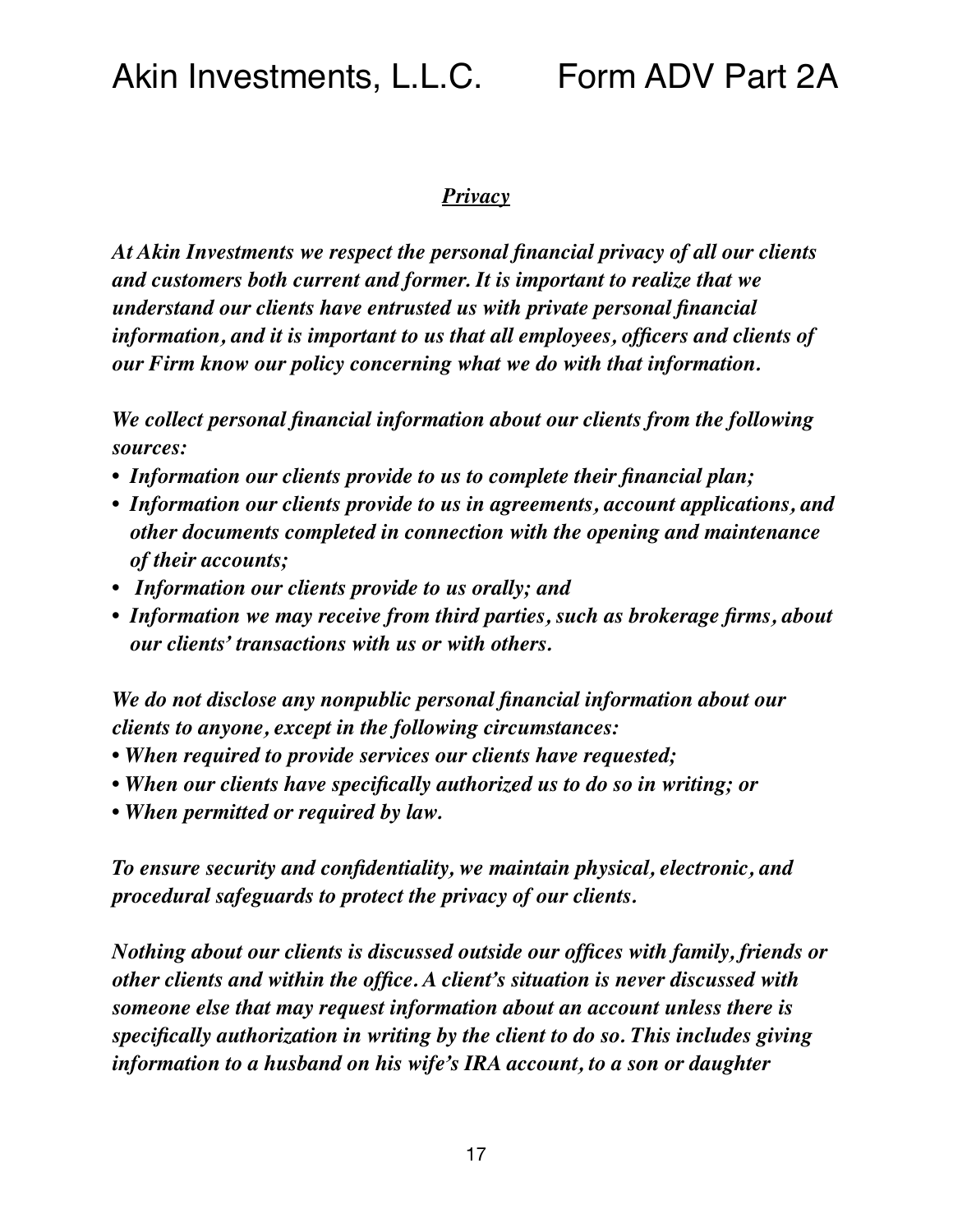# *I*!*m 1 Cover Page S*!*phen Herbert Akin*

*4780 In*!*rsta*! *55 Nor*" *Sui*! *100 - 1135 Jackson, Mississippi 39211 601-974-0549*

*May 17, 2022*

This brochure provides information about the qualifications and business practices of "Akin Investments L.L.C." and Stephen Herbert Akin Sole Member. If you have any questions about the contents of this brochure please call 601-974-0549. The information contained in this brochure has not been approved or verified by the United States Securities and Exchange Commission and or any state authority.

Additional information about "Akin Investments, L.L.C." is also available on the United States Securities and Exchange Commission website http://

www.adviserinfo.sec.gov/ IAPD/Content/Search/iapd\_search.aspx The searchable IARD/CRD number is 281450.

"Akin Investments, L.L.C." is an investment adviser. Registration with the United States Securities and Exchange Commission and or any state securities authority does not imply a certain level of skill or training.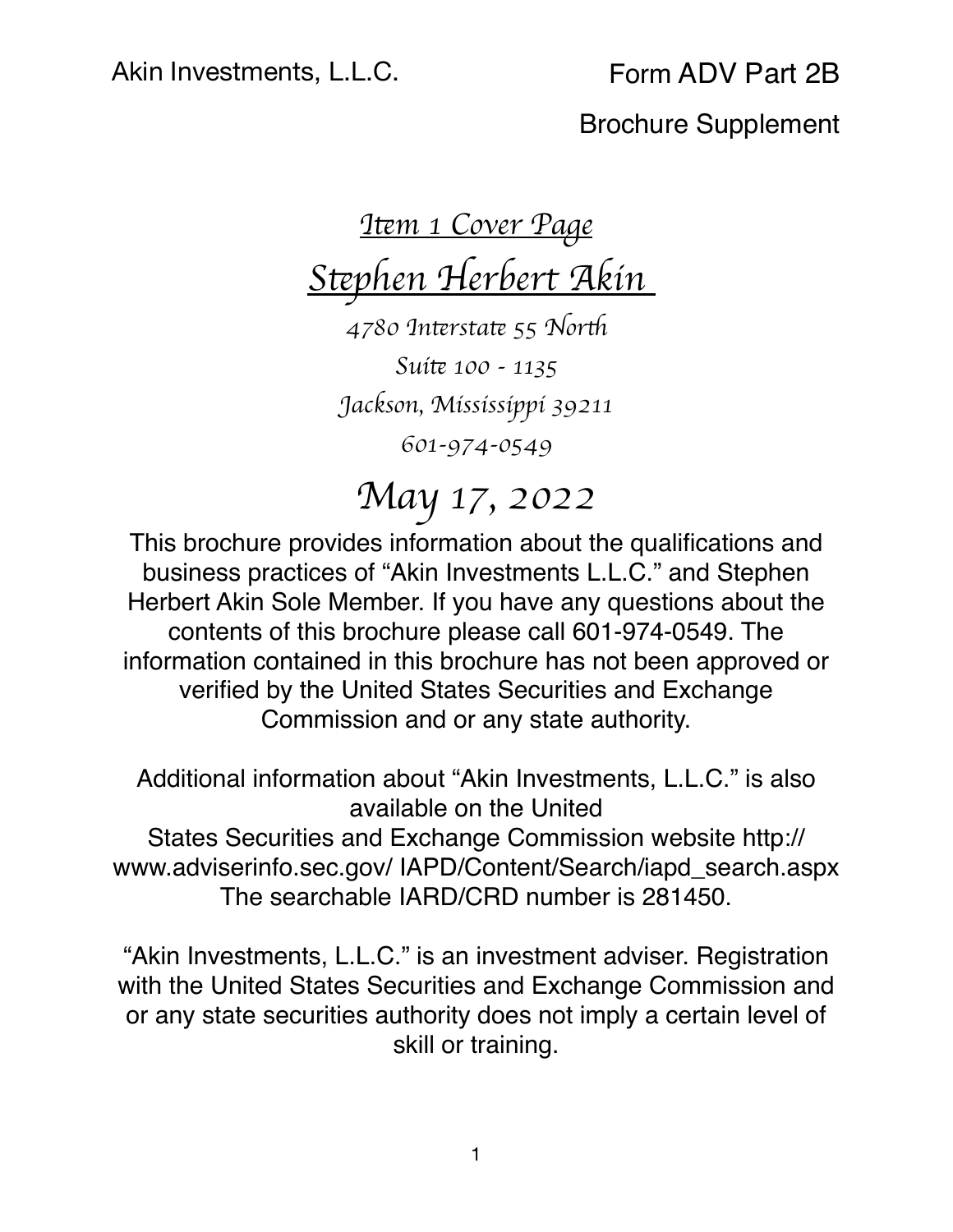## *I*!*m 2 Educa*#*on & Business Background*

#### *Securities Industry Business Experience*

| Dean Witter Reynolds, Inc. 101 West Broadway<br>San Diego, California 92101 | Account Executive, October 1988 Suffered Back<br>Injury May 20, 1990 forced Medical Leave of<br>Absence long term disability until December 7,<br>2015. |
|-----------------------------------------------------------------------------|---------------------------------------------------------------------------------------------------------------------------------------------------------|
| Dean Witter Reynolds, Inc. 2677 North Main Street                           | Account Executive, November 23, 1987                                                                                                                    |
| Orange, California 92705                                                    | transferred to San Diego, October 1988                                                                                                                  |
| PaineWebber, Jackson & Curtis, Inc. 201 West                                | Account Executive, September 9, 1985 to                                                                                                                 |
| 6th. Street Corona, California 91720                                        | November 23, 1987                                                                                                                                       |

#### *Accolades & Accomplishments*

| PainWebber, Jackson & Curtis               | PaceSetter Award" my 1st year with<br>the firm 1985 to 1986                                                                                                                                   |
|--------------------------------------------|-----------------------------------------------------------------------------------------------------------------------------------------------------------------------------------------------|
| PaineWebber, Group, Inc.                   | Recognized by Chairman and CEO<br>Donald B. Marron for Outstanding<br>client services. November 19, 1986                                                                                      |
| Norco Rotary Club Norco, California        | Received "ROOKIE of the Year"<br>award 1986 to 1987                                                                                                                                           |
| Dean Witter Reynolds Orange,<br>California | Recognized by Thomas K. Chronert<br>as Top producer of 54 Advisors for the<br>DeanWitter Government Income Trust<br>and the Senior Account Executive of<br>the Month" Award for February 1988 |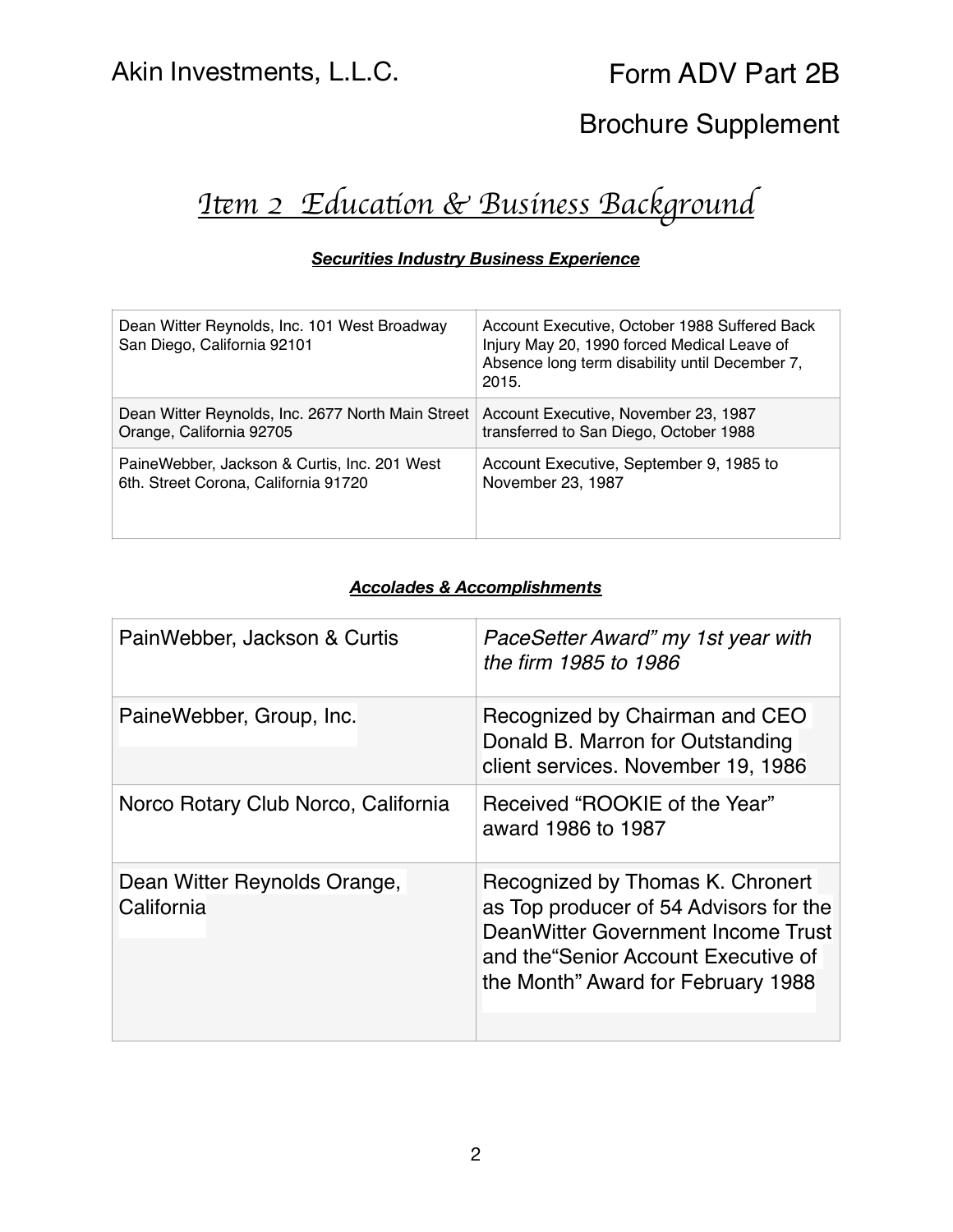| Norco Rotary Club Norco, California             | As Club President, 1988 Hosted<br>China Commodities Expo at The<br>Shrine Auditorium, 649 West<br>Jefferson Boulevard Los Angeles,<br>California 90007 |
|-------------------------------------------------|--------------------------------------------------------------------------------------------------------------------------------------------------------|
| Point Loma Rotary Club San Diego,<br>California | Hosted a Regatta on San Diego Bay<br>1989 with the "International<br>Fellowship of Yachting Rotarians"                                                 |
| Greenwood Rotary Club                           | Annual Oyster Roast co-chair<br>sponsorship committee 2018-2019                                                                                        |

#### *Other Professional Qualifications*

| <b>United States Coast Guard</b> | Merchant Marine Officer Master<br>Certificate August 26, 1982 |
|----------------------------------|---------------------------------------------------------------|
| <b>United States Coast Guard</b> | Ocean Operator, Captains License<br>December 20, 1979         |

## *I*!*m 3 Disciplinary Informa*#*on*

Investment advisors are required to disclose all material facts regarding any legal or disciplinary events that would be material to your evaluation of each supervised person providing investment advice. No information is applicable to this item.